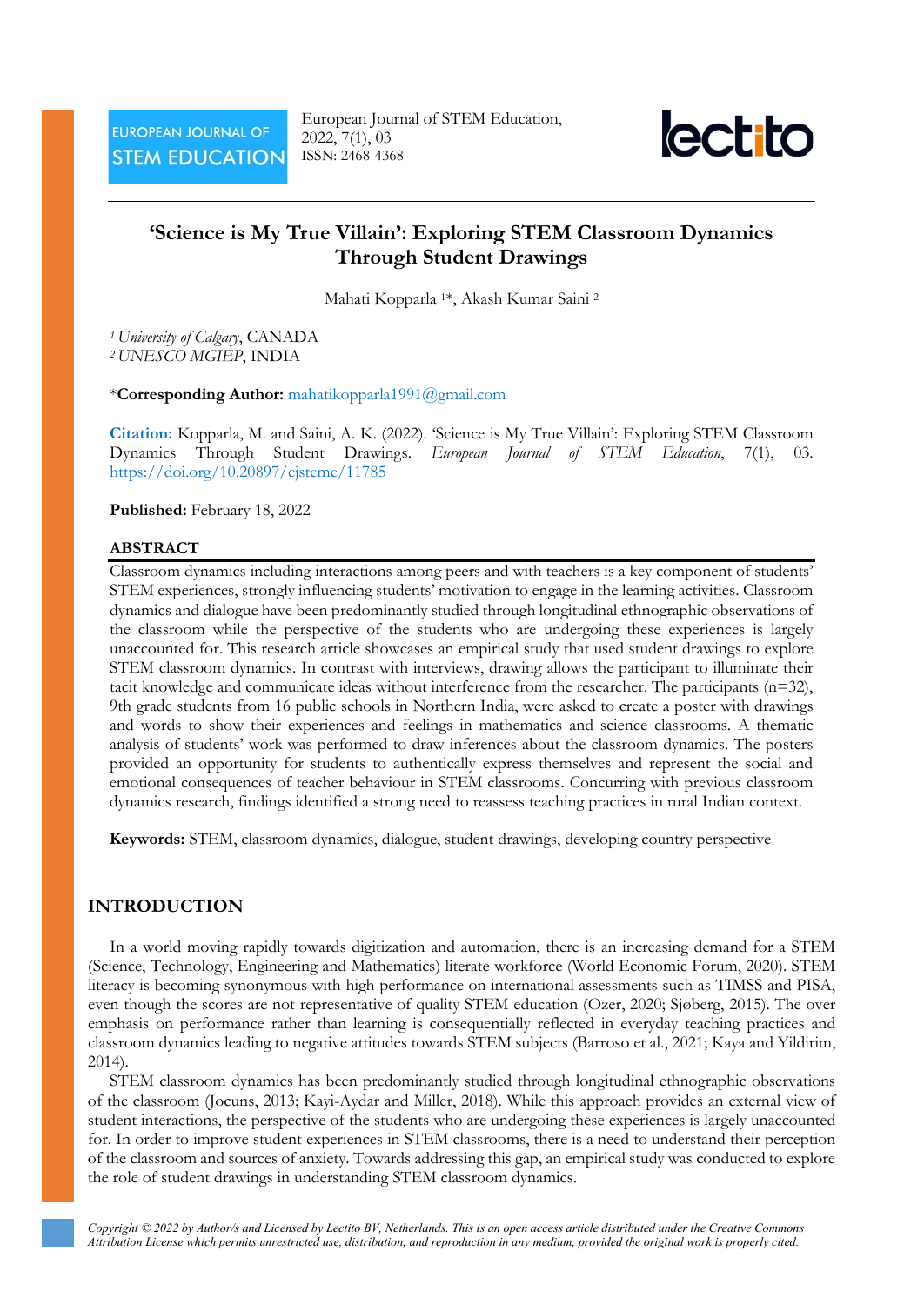## **LITERATURE REVIEW**

STEM classrooms, like any social space shared by diverse individuals, tend to have certain norms, socially constructed identities, and power structures (Tsukada and Perreault, 2016). Classroom dynamics is a broad term that encompasses all of these components in the classroom beyond academic content. It includes components such as (i) norms and expectations in the classroom, (ii) perceptions and behaviours of peers and teachers, and (iii) the physical configuration of the classroom (Omatsu, 2011). The complex interplay between the classroom elements creates unique dynamics within the classroom and shapes the educational experience of the students. Classroom dynamics have the potential to impact student behavioural, socioemotional, and academic outcomes (Wang et al., 2020).

Teacher expectation and behaviour is a critical element of classroom dynamics (Howe and Abedin, 2013). Teachers are known to form expectations for students based on indicators such as prior academic performance, socioeconomic status, and gender (Nathan et al., 2010). These flawed expectations from teachers translated into differential treatment of students (Flores, 2007). A 5-step path outlined by Wang et al. (2018) summarizes the effects teacher expectations and behaviour on student outcomes:

- 1. teacher forms expectation for students,
- 2. teacher behaves differently based on expectations,
- 3. student perceives teacher expectation,
- 4. student socio-psychological factors are influenced, and
- 5. student achievement outcomes are influenced.

Irrespective of actual teacher behaviour, students' perception of teacher differential treatment critically impacted student outcomes (Brey and Pauker, 2019). Often referred to as a 'the Pygmalion effect' or a 'self-fulfilling prophecy', teacher expectations can significantly predict student self-efficacy, attitudes and achievement outcomes in STEM subjects (Gentrup et al., 2020; Rosenthal and Jacobson, 1968).

Teachers not only influence student outcomes through direct interactions, but also moderate peer dynamics within the classroom. Through their behaviour in class, teachers model ways for students to interact and evaluate each other (Hendrickx et al., 2016). Consequently, teacher behaviour and differential treatment influences peers' perception of the student (Brey and Pauker, 2019; Montague and Rinaldi, 2001). Teacher expectations and academic achievement influence the formation of peer groups with high-achieving students selecting each other as friends (Véronneau et al., 2010). Peer perceptions and interactions are highly influential on student experiences, especially in middle school, as students strive to socially fit in. As social integration and academic outcomes are closely related, some students experiencing rejection or discrimination in the classroom may have difficulty in academic achievement (Schneider et al., 2012). In turn, poor academic performance reinforces biased treatment from peers and teachers.

Students develop their self-efficacy beliefs and identities as STEM learners based on the academic performance and perceptions of their peers and teachers (Hendrickx et al., 2016). While high expectations from teachers can improve student performance, low expectations create a significant challenge for them (Rosenthal and Jacobson, 1968; Zhan and Sherraden, 2011). In addition, teacher expectations and peer behaviour have an impact on student attitudes towards the subject and intent to pursue STEM careers (Benner and Mistry, 2007; Heaverlo, 2011; Lee et al., 2015). For example, teachers have a lower expectation for female students in subjects like mathematics, which contributes to an underrepresentation of women in related fields (Banerjee et al., 2018; Watson et al., 2015). However, female students were more likely to choose and stay in STEM majors when their female peers or friends had similar intentions (Raabe et al., 2019). Thus, classroom dynamics have the potential to shape students' selfperception and STEM career choices.

Impacted by their early STEM experiences, many students decide that STEM fields are too challenging or boring before they reach high school (PCAST, 2010). Poor attitudes towards STEM are also observed in students from rural schools in India (Menon et al., 2021). This trend consistently results in a shortage of qualified professionals in developed and developing countries (UNESCO, 2021). Given that student perception of classroom dynamics impacts student self-efficacy, attitudes, and achievement, there is a strong need to account for student voice and perception in classroom dynamics research. By integrating diverse perspectives and contexts, we could collectively work towards creating a conducive environment for developing positive STEM attitudes among students.

Drawings have been considered to provide a valuable insight into children's views, feelings and opinions (Puglionesi, 2016). In educational settings, drawings are noted as effective tools for learning (Prain and Tytler, 2012), assessment (Koester, 2015), and research (Bracher, 2003). In this study, drawing is positioned as a 'nonverbal language' that elicits images and reflections from lived experiences (Alerby and Bergmark, 2012). In contrast with interviews, drawing allows the participant to communicate their ideas without interference from the researcher (Mannay, 2010). Further, drawings have the potential to illuminate the tacit knowledge that might be common to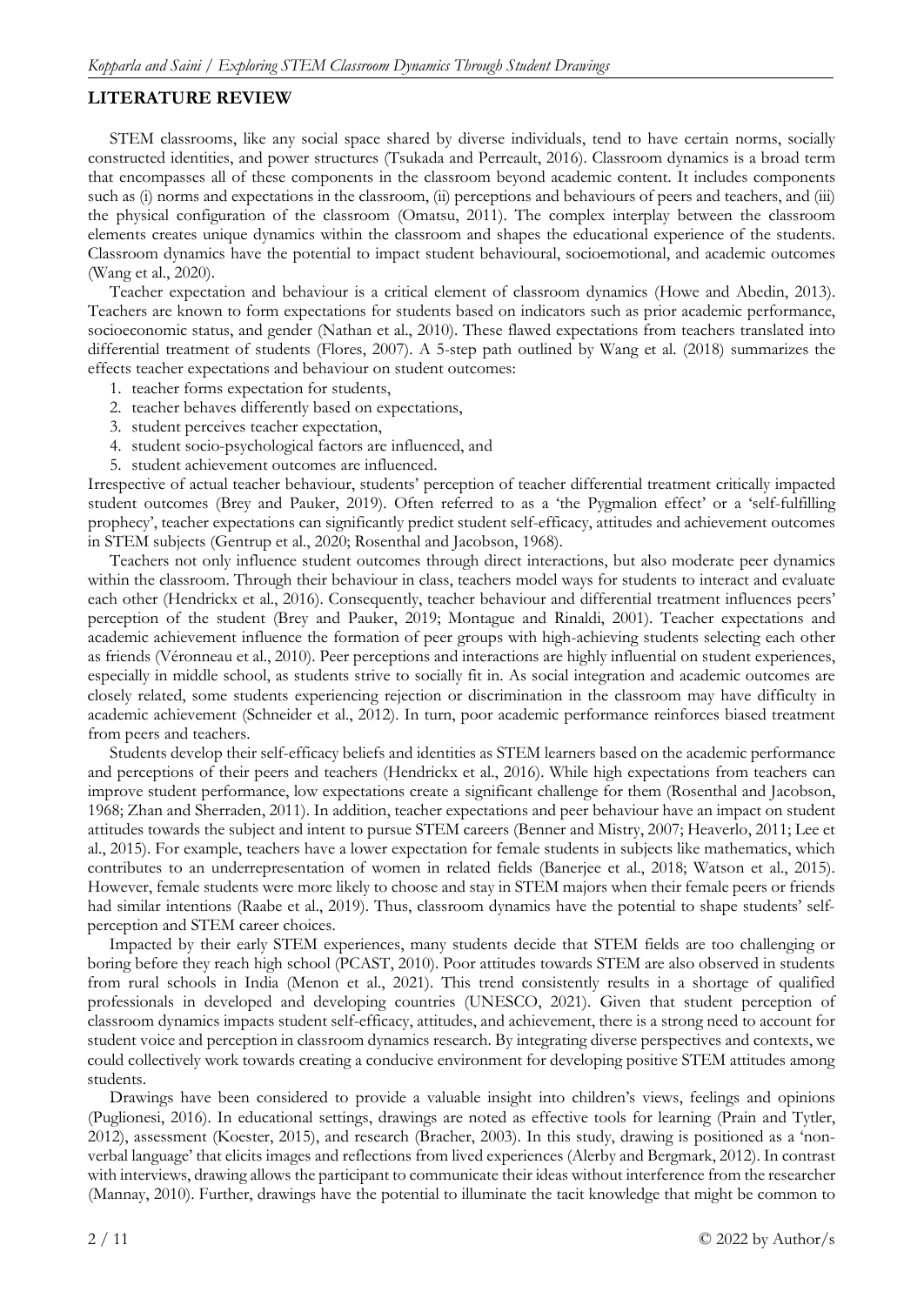the researcher and the participants (Alerby and Brown, 2008). Thus, student drawings were used as a tool to explore students' experiences within STEM classrooms.

### **METHODS AND ANALYSIS**

The current study was a part of a larger project conducted in collaboration with a network of rural residential schools across India. The aim of the project was to support and improve mathematics and science teaching within the school system. The first step in the project was to assess the existing teaching practices and learning experiences within the science and mathematics classrooms. Towards this end, two-day workshops were conducted in several regions across India to engage with the science and mathematics teachers and underperforming students. Observations from one such student workshop session conducted in Northern India is presented here.

Participants (n=32) were 9th grade (ages 14-16) students from 16 rural residential schools in Northern India. Specifically, two students from each school who were identified as academically underperforming by their mathematics and science teachers were invited to participate. To ensure confidentiality, all students were seated in a classroom where only researchers were present and instructed not to write their names on the artwork. Students were asked to create a stand-alone poster with drawings and words to show their experiences and feelings in mathematics and science classrooms. Due to some design limitations of the workshop, group discussions about their classroom experiences were conducted in lieu of individual follow-up interviews with students.

Following the workshops with students and teachers, the project team conducted class observations in each of the participating schools. During this time, the team gained a deeper understanding of the school system, classroom dynamics, and student experiences through engagement with the whole class, teachers, and other administrative personnel. Thus, during the process of analysing the student posters, researchers were also informed by these experiences. Specifically, to analyse the student posters, and identify recurring patterns and themes, a critical visual methodology framework was used (Rose, 2001). Based on the questions identified by Rose (2001) and Guillemin (2004), the following questions about the poster were employed to guide the analysis:

- a. What is being shown? What are the components of the poster? How are they arranged?
- b. What do the different components signify?
- c. What relationships are established between the components of the poster?
- d. What knowledge and experiences are being deployed?
- e. Who or what components are excluded from this representation?
- f. Is this a contradictory image? (To other data or observation)

The students were bilingual, thus using English and Hindi in their art works. The analysis was conducted by researchers who were also fluent in Hindi and English. A translation for Hindi is provided wherever relevant.

### **RESULTS**

Out of the 32 students, 3 of the student posters were excluded from the analysis as they depicted experiences from Civics and English classrooms. All of the remaining posters indicated a dislike for experiences associated with either mathematics or science or both classrooms. Through the posters, students provided explanations and examples of their classroom and subject experiences. About 79% of them indicated an academic difficulty as a part of the reason for their dislike. About 41% of the posters included an affective representation of their relationship with the subject. About 31% illustrated a classroom scene indicative of their experiences.

#### **Academic Difficulties**

A majority of the posters provided descriptions of particular topics and concepts that students found difficult. Students explained that they enjoyed topics in which they understood the content and could confidently answer test questions. On the other hand, they associated topics that were hard to understand with boredom and hatred. Students described their difficulty in science and maths by repeatedly referring to their 'marks' on the test and the test taking experiences. A few students explained that they tried very hard to study and learn the maths and science concepts, but somehow forgot or 'messed up' (*गड़बड़*) answers on the test leading to low scores. The low scores and inability to understand the topics triggered feelings of anxiety (*परेशान*) and confusion (*िदमाग खराब literally translates to brain-damage*) because of which they didn't feel like studying the subject anymore. They highlighted an expectation to remember diagrams, formulae, equations, descriptive answers, and mathematical solutions to be able to have a positive experience in maths and science classrooms. This expectation was a source of anxiety and fear for a majority of the participants (**Figure 1**).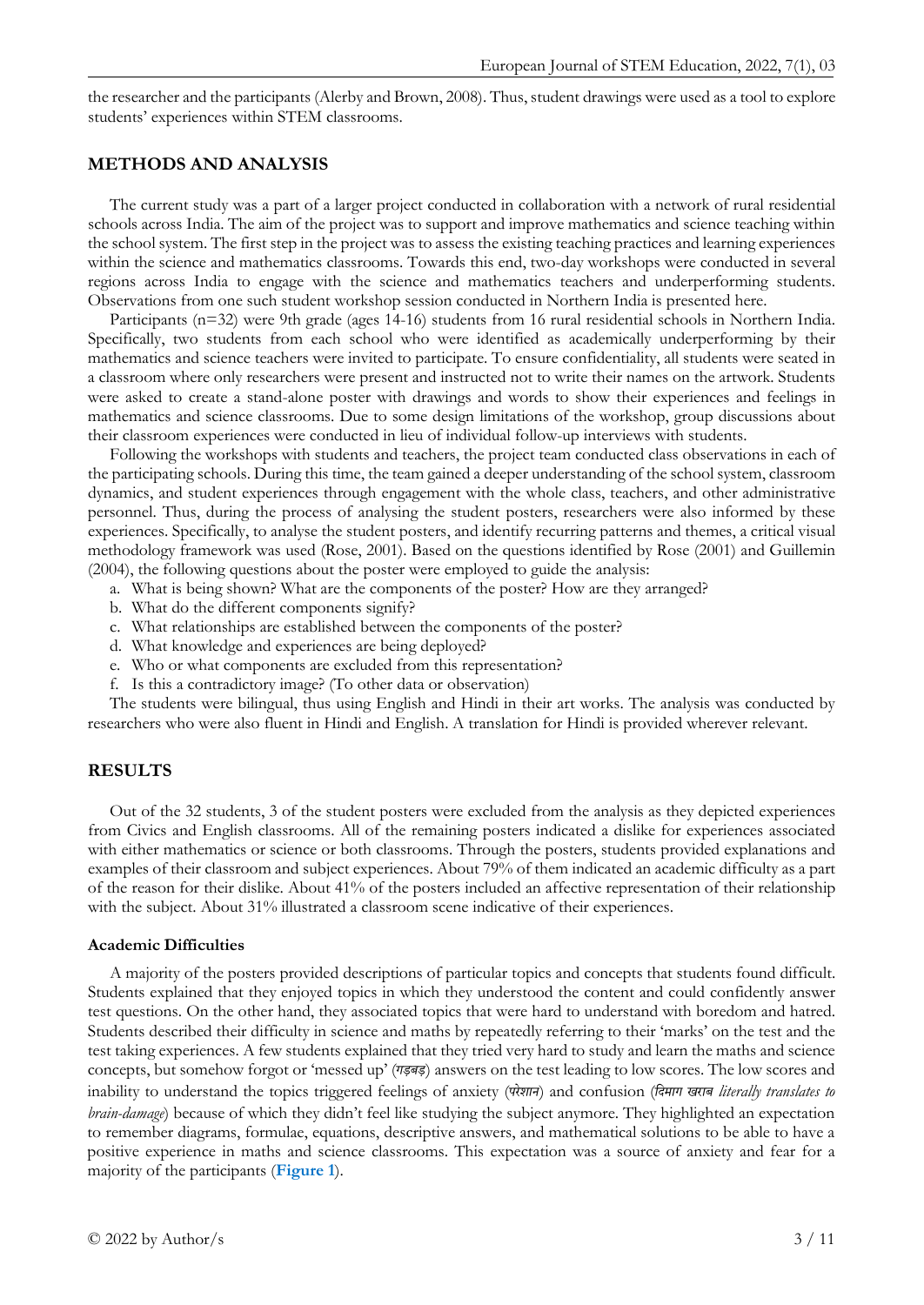



**Figure 1.** Student explanations of academic difficulty. (a) A central circle has the words "Cannot understand" with arrows leading to Science, long answer questions, chapters, chemistry chapter, 'could understand, but forget later', 'the chapters that I can understand, I feel good about them, but do not feel good about the other chapters', 'don't like', 'scared of Science' (listed clockwise starting from top left). (b) An illustration of 'when I read Physics, my condition is like this' showing a student in tears next to locked box where the 'solution is close[d] in'.

### **Affective Representations**

Being in a residential setting, students spent almost all of their time with teachers and peers, leaving no separation between academic and social life. Thus the ability to perform well academically was a significant aspect of their life. Themes of dislike for maths and science were common among all student posters, but 12 of the students created an extremely emotional depiction of their feelings towards the subjects. In these posters, students depicted themselves as victims with unpleasant expressions. Two students personified mathematics as a ghost that's haunting them (see **Figure 2**), while three others cautioned that maths and science denote 'danger'.



**Figure 2.** Example of personification of the subject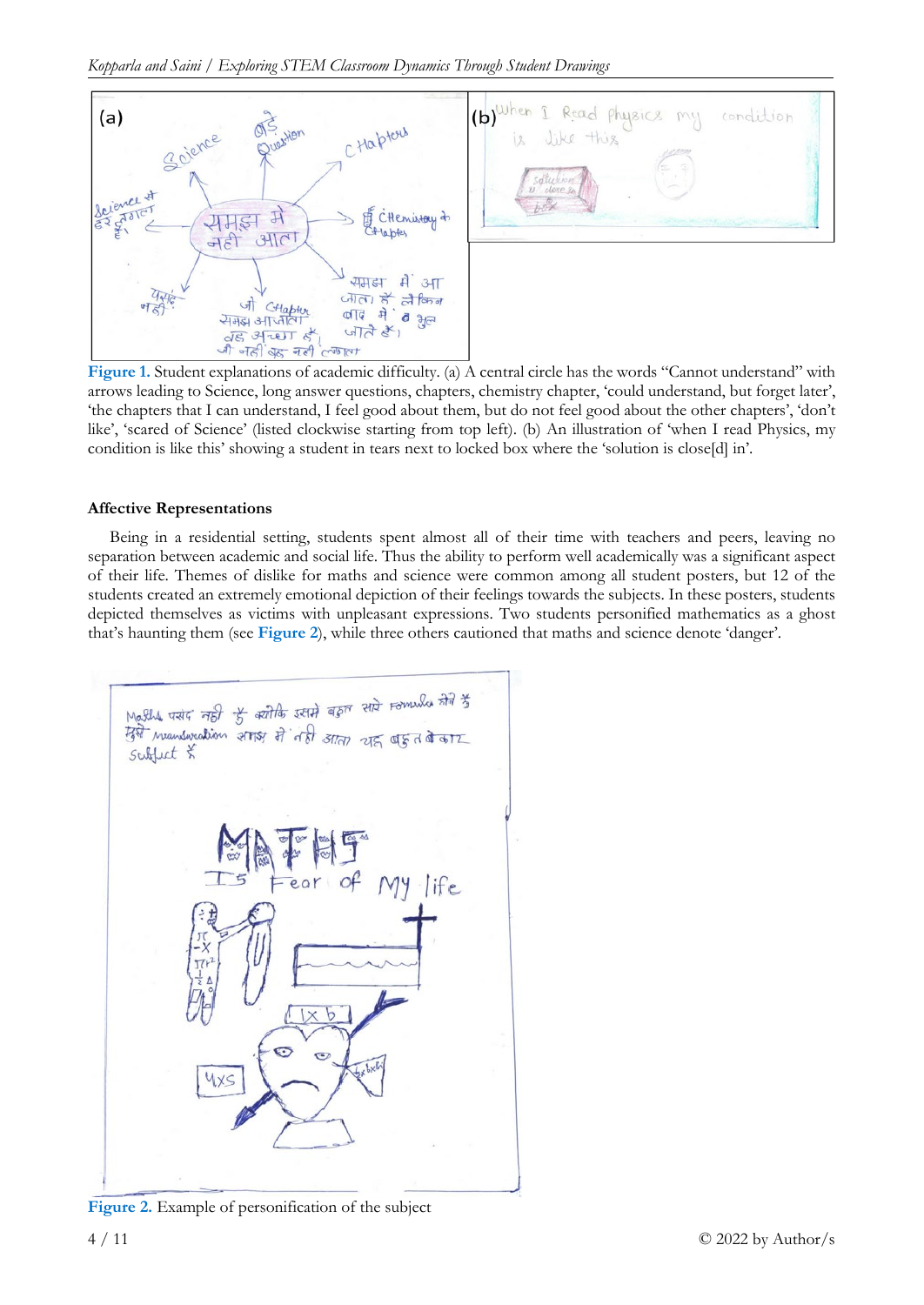Students explains that they do not want to study mathematics because there are too many formulae. They cannot understand the chapter 'mensuration' and feel mathematics is a waste subject. The illustration is titled 'Maths is the fear of my life' with maths having several angry faces as seen from **Figure 2**. A human form of mathematics symbols is holding the student by their neck and threatening to end their life. Next to them is a grave and a sad heart remembering mathematical formulae for area measurements from the chapter 'mensuration'. Several students represented an unpleasant physical sensation associated with science and maths such as their heart on fire, brain explosion, and head spinning. Students used the phrases 'science is my true villain' and 'maths is the fear of my life' to represent the antagonistic role of the STEM subjects in their life.

Sometimes, their teachers and textbooks appear disproportionately large (for example, **Figure 3(d)** and **Figure 6**), potentially indicative of the looming power over them. Two students particularly created disturbing artworks indicating that mathematics 'will be with them until the end of life' (*हमारेजीवन के आखरी लम्हो तक जु ड़ा है*). Due to the intense emotions associated with science and maths, few students created representations of 'getting back at' science and maths. They wanted to show their anger and frustration by throwing their textbooks into the 'dustbin' or fire (see **Figure 3**). One student was particularly waiting for 'their time to scare mathematics away'.



**Figure 3.** Examples of 'getting back at' maths and science. (a) A dustbin with a physics book inside it. Student describes 'I thought physics is like dustbin'. (b) Titled 'I hate math' a drawing of a math book in the dustbin. (c) A group of students holding placards 'I don't like math' are standing in front of a fire and throwing their mathematics textbooks into the fire. (d) Student sitting in front of extremely large mathematics and science textbooks saying 'I hate maths and science'. Another illustration of the same student on the corner throwing away books.

#### **Classroom Scene**

Eight students created drawings of a particular representative incident from their mathematics or science classroom. Most of the pictures represented a typical regimented classroom with the students seated in rows and columns facing the teacher and a black board. In all of the drawings, there was a one-way conversation from teacher to student with occasional response from the students. Based on the drawings, the dialogue with the teacher could be classified into two types, namely, (a) teacher explaining a concept and (b) teacher asking a question.

#### Explaining a concept

Four students created images of the teacher explaining a concept in class. The drawings showed students as bored, confused or unable to understand the topic. However, they were hesitant to voice their concerns and depicted themselves going through different emotions. Two of these drawings only represented themselves and the teacher while ignoring the existence of other students in the classroom (see **Figure 4** and **Figure 5**).

Informed by our classroom observations, these depictions may represent the lack of collaborative learning opportunities and isolated learning experiences for the students. The classroom was completely teacher centred with a lack of communication between the teacher and student. As students were unable to follow the teachers who remained unaware of students' issues, students developed negative attitudes towards the topics. While the student in **Figure 4** associated algebra with confusion, the student in **Figure 5** associated physics class and textbook with danger.

Two students depicted some of their peers having a similar experience while the teachers were explaining a concept (see **Figure 6** and **Figure 7**). Particularly, **Figure 6** depicted a classroom where a small number of students who were able to understand the teacher were usually more vocal. This left the majority of the students at a disadvantage. However, both **Figure 6** and **Figure 7** represented students who took comfort in the sentiment that they were not alone in their struggles.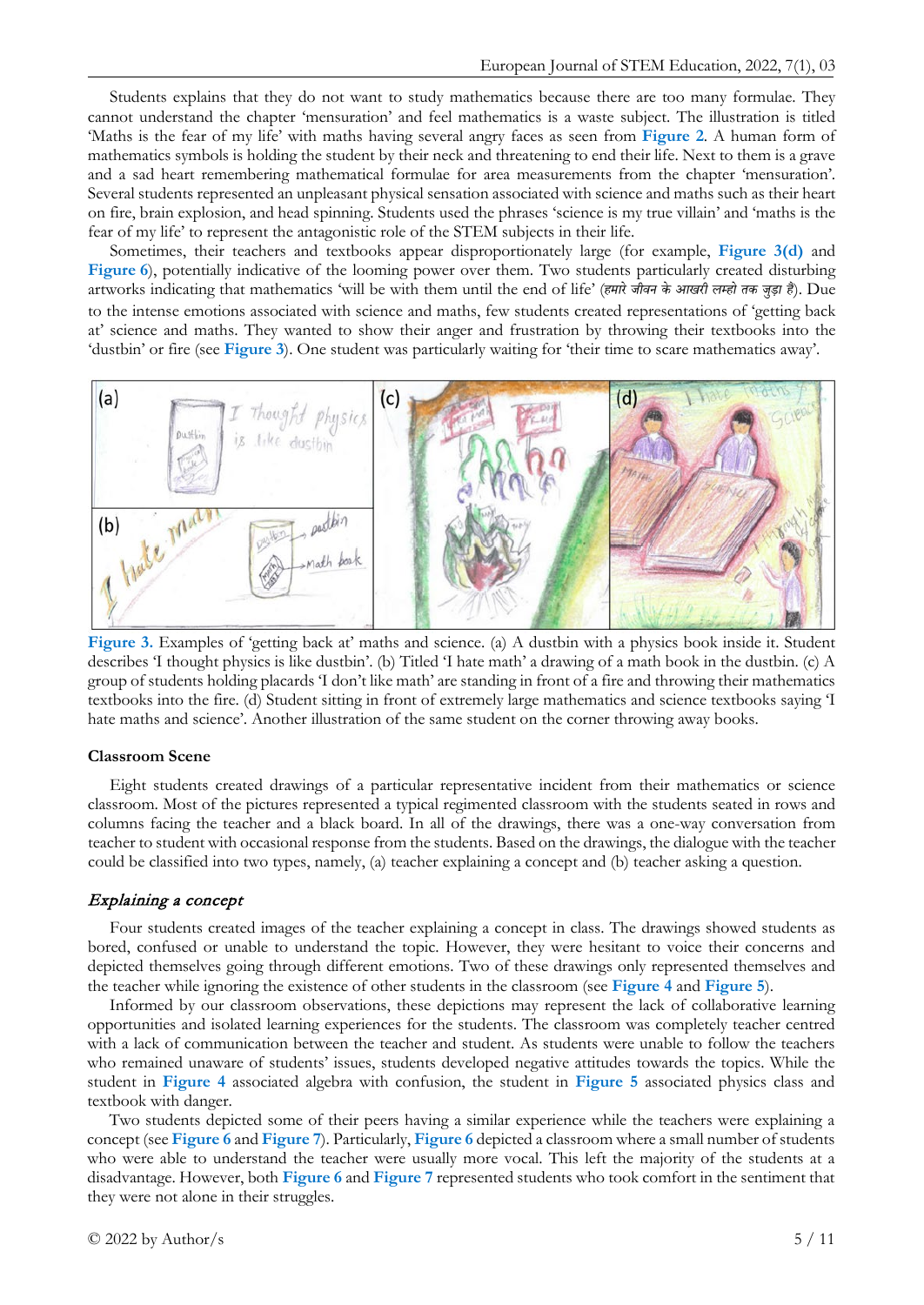

**Figure 4.** The artwork is titled 'Algebra'. A teacher is at the board writing down algebraic equations. But the student is experiencing confusion, unable to understand the equations. The student is shown with a feeling of head spinning with stars around his head. The artwork is retitled at the end of the page as 'Algebra Confuse'.



**Figure 5.** The drawing is titled 'Science is my true villain' depicting student feelings during physics class. The Physics teacher standing before the board is asking, 'Did you understand, students?'. The student is thinking to themself, 'I don't know what the teacher taught, I could not understand anything'. A science book is shown with a Danger warning and a note of caution 'please note that the next period is Physics, be careful'.



**Figure 6.** A scene from mathematics classroom shows a teacher at the front of the class teaching algebraic equations. The work is titled 'This is how our class is'. The teacher askes 'did you understand?'. Two of the students' reply 'yes', while the others think 'I didn't understand', 'I don't know what this is', '75% of the class cannot understand'. However, the teacher remains oblivious that 75% of the class does not understand.



**Figure 7.** The artwork shows a mathematics classroom with the teacher at the front of the class writing on the board. Several students are leaving the classroom because they feel that the 'math teacher is boring'. Even the students still seated in their places are finding the math teacher boring.

Three out of four students (**Figure 4**, **Figure 5**, and **Figure 6**) depicted teaching approaches that instigated negative emotions towards the subject itself. Forced to assume the role of a passive learner, students felt distanced from the content and teaching process, thus labelling the subject as 'boring', incomprehensible, and a 'danger' to them. This represents a relationship between STEM classroom dynamics during instruction and students' attitude towards the subjects. One student, but, only depicted a 'boring teacher' and not their attitude towards the subject.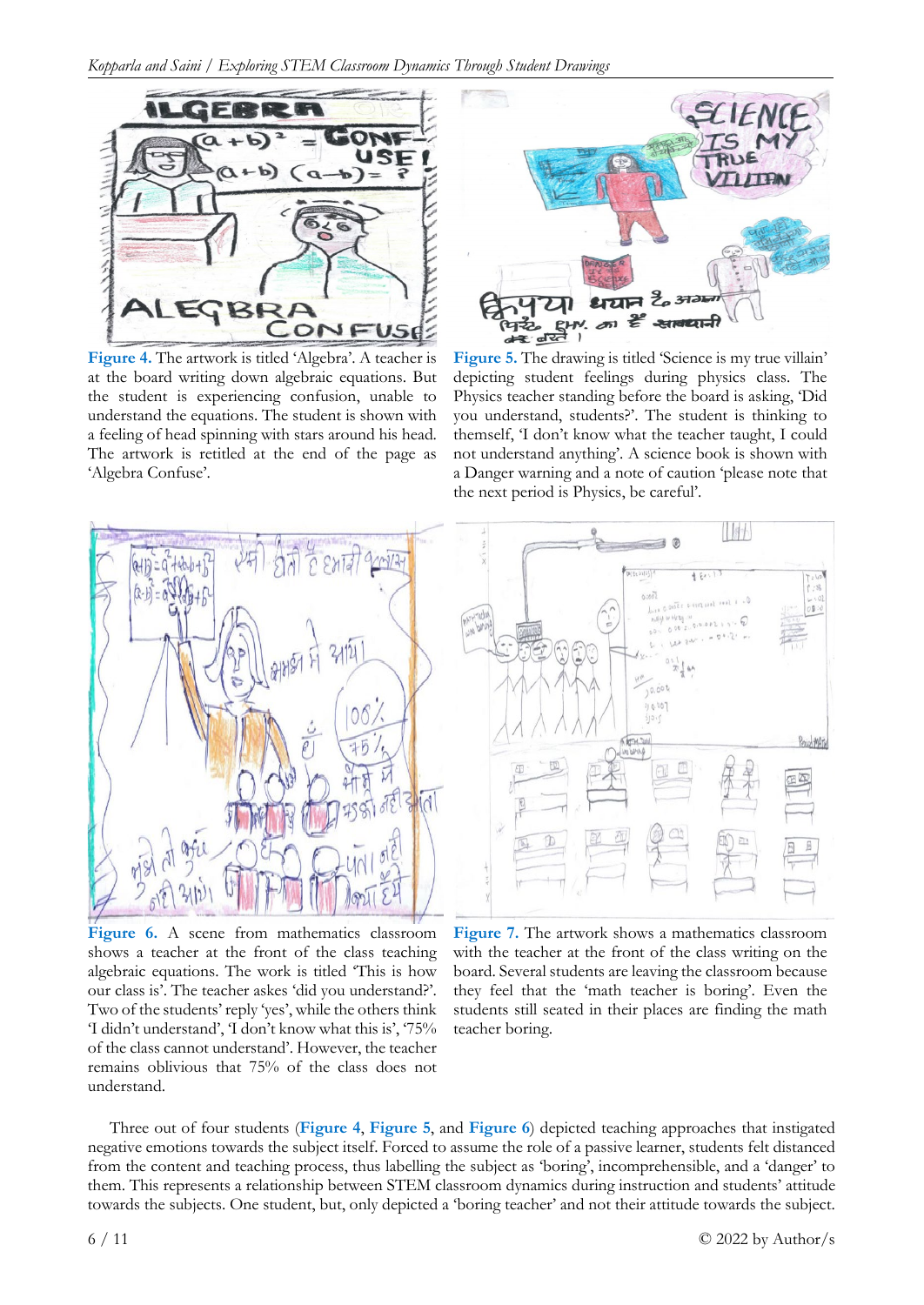

**Figure 8.** The artwork is titled 'what I don't understand' followed by a danger symbol. Student is thinking themselves, 'I cannot understand the maths questions and I cannot remember the formulae'. Their heart is shown on fire with an elevated heartbeat, 'this is why I'm scared of maths'. There are several mathematical symbols and textbook in the background. In the test description, student explains, 'I cannot remember mathematics formulae and cannot understand some questions. I absolutely cannot understand the big answer questions in mathematics. The teacher comes to class and askes the students any question. If they cannot answer, they get beaten. This is why we get scared of mathematics and are unable to study.'

### Asking a question

Three student drawings of classroom dynamics indicated unpleasant incidents of questioning by the teacher. One particular student described a scenario in which the maths teacher asked questions in the class and students were then punished if they gave incorrect answers (**Figure 8**). As a result of this experience, the student reported developing severe emotional and physical reactions towards mathematics while other students in the class also experienced fear and anxiety.

Two other students depicted teachers using a threatening tone while asking questions in the classroom. In both cases, the teachers' behaviour towards the student incites a derogatory reaction of laughing from their peers (**Figure 9** and **Figure 10**). The student from **Figure 9** demonstrates a feeling of isolation from their peers due to the dynamic of being put down by the teacher and peers. The student shows an emotional reaction of wanting to burn the mathematics books as a result. However, **Figure 10** depicts a comparison of mathematics and science classes. This student drawing indicates that the behaviour of their peers and attitude towards the subject depends on the behaviour of the teacher. Further, classroom experiences lead them either to 'love' or 'hate' the subject.

### **Teacher Intent**

Based on the student narrative and posters, teachers are sometimes represented in an antagonistic role. However, as researchers who worked closely with these teachers for over a year, we observed that the teachers genuinely had the best interest of the students in mind. Given the residential setting, teachers were also caretakers of the students outside the classroom and shared a close personal bond with many students. Some of the instructional and classroom management practices noted from the student drawings were a norm in India, but do not demonstrate any malicious intent on the part of the teachers. These norms widely accepted as time tested classroom practices were still prevalent because the teachers were unaware of the associated social and emotional experiences of the students.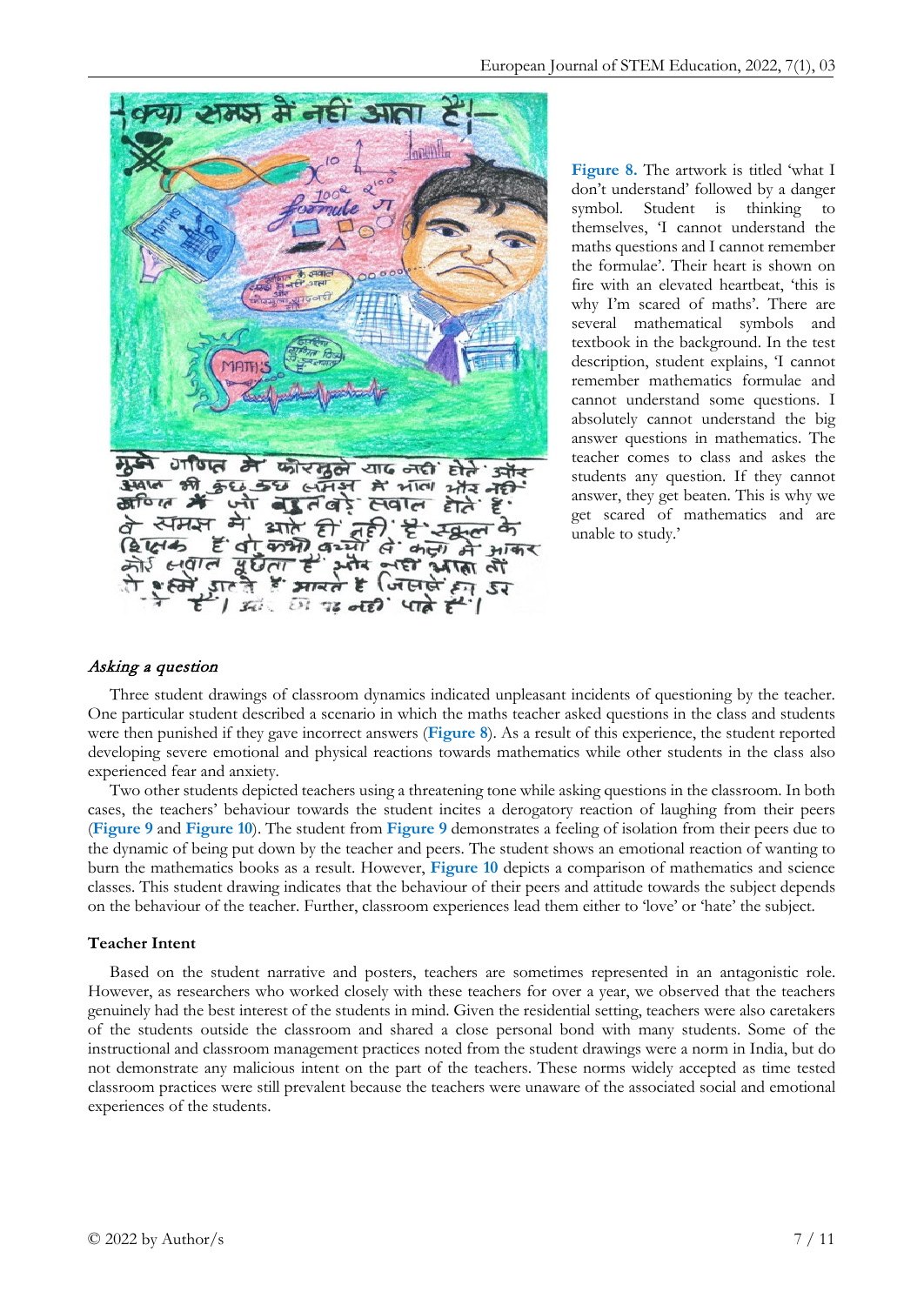

**Figure 9.** The drawing shows events within a mathematics classroom. In the first scene, the teacher is directing a question towards one student who is unable to answer. She says 'Give me the answer boy', while the other students laugh. In the second scene, the student who was unable to answer is sitting next to a blank board, while the rest of the students are socializing. Outside the classroom, a group of students are expressing their displeasure with mathematics by burning the textbooks.



**Figure 10.** The drawing shows a comparison of maths and science classrooms. While the science classroom appears quiet without a teacher, the mathematics classroom shows the teacher asking a student to 'stand up and get out' while the other students laugh. The picture indicated that the student loves science but hates math.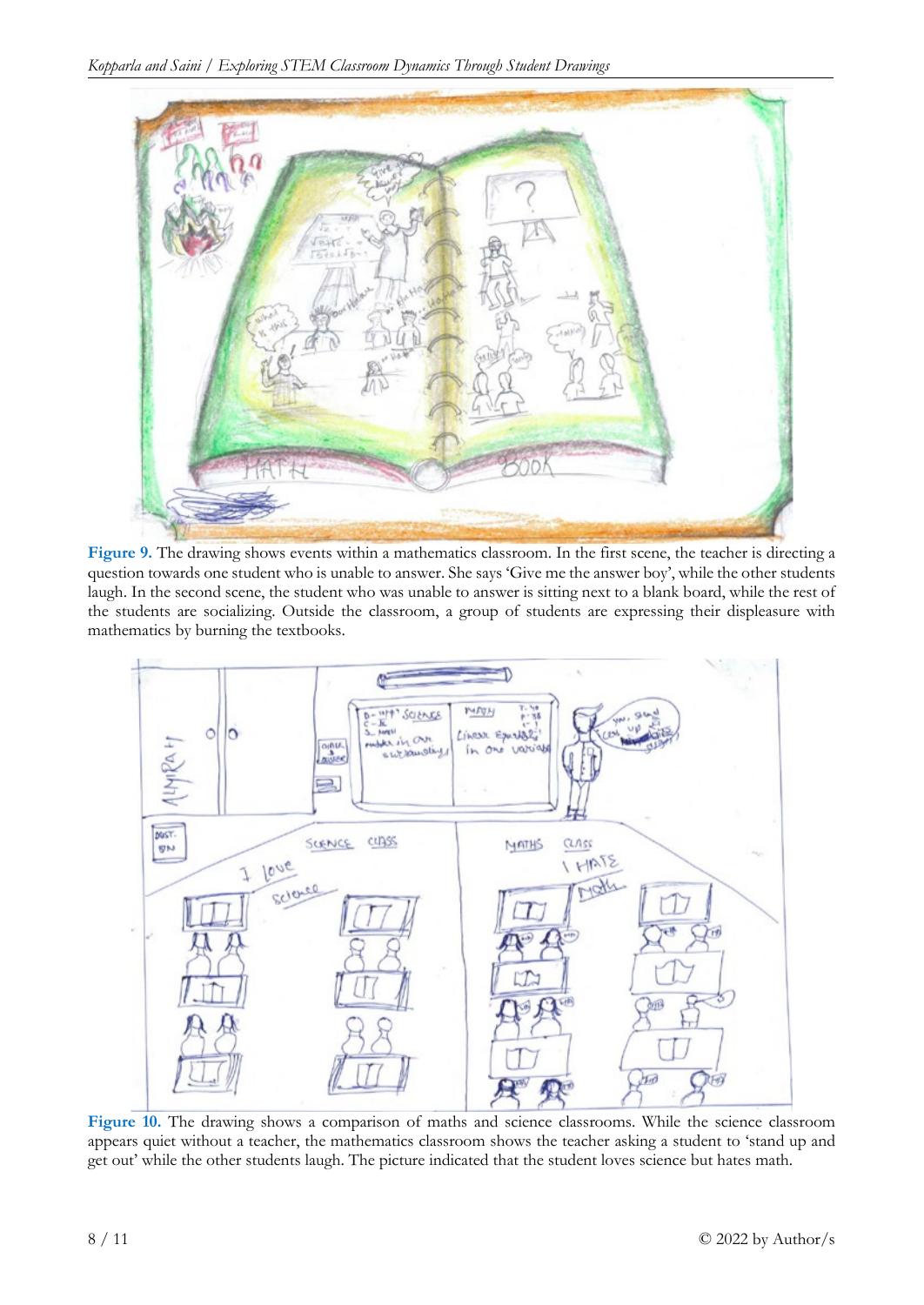### **DISCUSSION**

In an assessment driven education system, there is a reluctance to move away from established systems which seem to be working well. Specifically, in the Indian context, as many students are still able to perform well academically in rigid educational settings, the students who struggle academically are often looked down upon. However, this study provides insights about the weaknesses in the existing systems that impacts all students. Posters created by students underperforming in mathematics and science demonstrates student experiences in STEM classrooms. The posters provided an opportunity for students to authentically express themselves (Mitchell et al., 2011) and represent the social and emotional consequences of teacher behaviour in STEM classrooms.

Classroom dynamics including student-teacher and student-student interactions in STEM classrooms play an important role in shaping student self-efficacy, attitudes, achievement, and future career choices. Specifically, prior research indicated that students who are identified as 'academically underperforming' by teachers are at risk of biased treatment by teachers and peers (Brey and Pauker, 2019; Howe and Abedin, 2013). As a result, they develop poor self-efficacy and negative attitudes towards the subject (Lee et al., 2015). The results from the current study aligned with existing research as all the students who were identified as academically underperforming in science or mathematics indicated a dislike for one or both of the subjects through their posters. Further, some of the students indicated the existing power dynamic within the classroom through words and illustrations.

Student posters that discussed classroom dynamics clearly indicated a teacher led classroom. Students were able to make connections between teacher behaviours, peer behaviours and their attitudes towards the subject. Specifically, as the classrooms lacked collaborative activities, students were unable to have an active role in their learning. They heavily depended on the teacher feedback and academic performance to evaluate themselves and their peers. As a result, they associated poor academic performance with lower STEM self-efficacy. Some students demonstrated biased treatment due to their academic performance and a causal relationship between rejection in the classroom and dislike towards the subject.

Several images clearly represented the emotional and physical manifestations of STEM related anxiety. Even though some students referred to 'boring' teaching practices, or threatening classroom climate, they did not view the teacher as a threat. Instead, a majority of the students viewed the subjects - mathematics or science or both, as the source of the problem, while representing themselves as victims. Some students were waiting for the day when they no longer needed to engage with mathematics or science. This implied that students had developed strong negative attitudes towards STEM subjects and were unlikely to pursue related careers.

The findings from this study suggest a strong need to reassess teaching practices in rural Indian context. Specifically, there is a need to reconsider teacher led classrooms and outdated teaching techniques involving shaming and harsh punishments. The artifacts generated by students are invaluable tools for facilitating discussions about best practices with pre-service and in-service STEM teachers. In future research and teacher training efforts, we aim to use the student artwork to demonstrate classroom dynamics from the perspective of underperforming students to provoke meaningful pedagogical changes.

#### **ACKNOWLEDGEMENTS**

We wish to thank UNESCO MGIEP where the research project was conducted.

### **REFERENCES**

- Alerby, E. and Bergmark, U. (2012). What can an image tell? Challenges and benefits of using visual art as a research method to voice lived experiences of students and teachers. *Journal of Arts and Humanities*, 1(1), 95-104.
- Alerby, E. and Brown, J. (eds). (2008). *Voices from the margins: School experiences of indigenous, refugee and migrant children*. Rotterdam, The Netherlands: Sense Publishers. <https://doi.org/10.1163/9789087904623>
- Banerjee, M., Schenke, K., Lam, A. and Eccles, J. S. (2018). The roles of teachers, classroom experiences, and finding balance: A qualitative perspective on the experiences and expectations of females within STEM and non-STEM careers. *International Journal of Gender, Science and Technology*, 10(2), 287-307.
- Barroso, C., Ganley, C. M., McGraw, A. L., Geer, E. A., Hart, S. A. and Daucourt, M. C. (2021). A meta-analysis of the relation between math anxiety and math achievement. *Psychological Bulletin*, 147(2), 134-168. <https://doi.org/10.1037/bul0000307>
- Benner, A. D. and Mistry, R. S. (2007). Congruence of mother and teacher educational expectations and lowincome youth's academic competence. *Journal of Educational Psychology*, 99(1), 140-153. [https://doi.org/10.1037/](https://doi.org/10.1037/0022-0663.99.1.140) [0022-0663.99.1.140](https://doi.org/10.1037/0022-0663.99.1.140)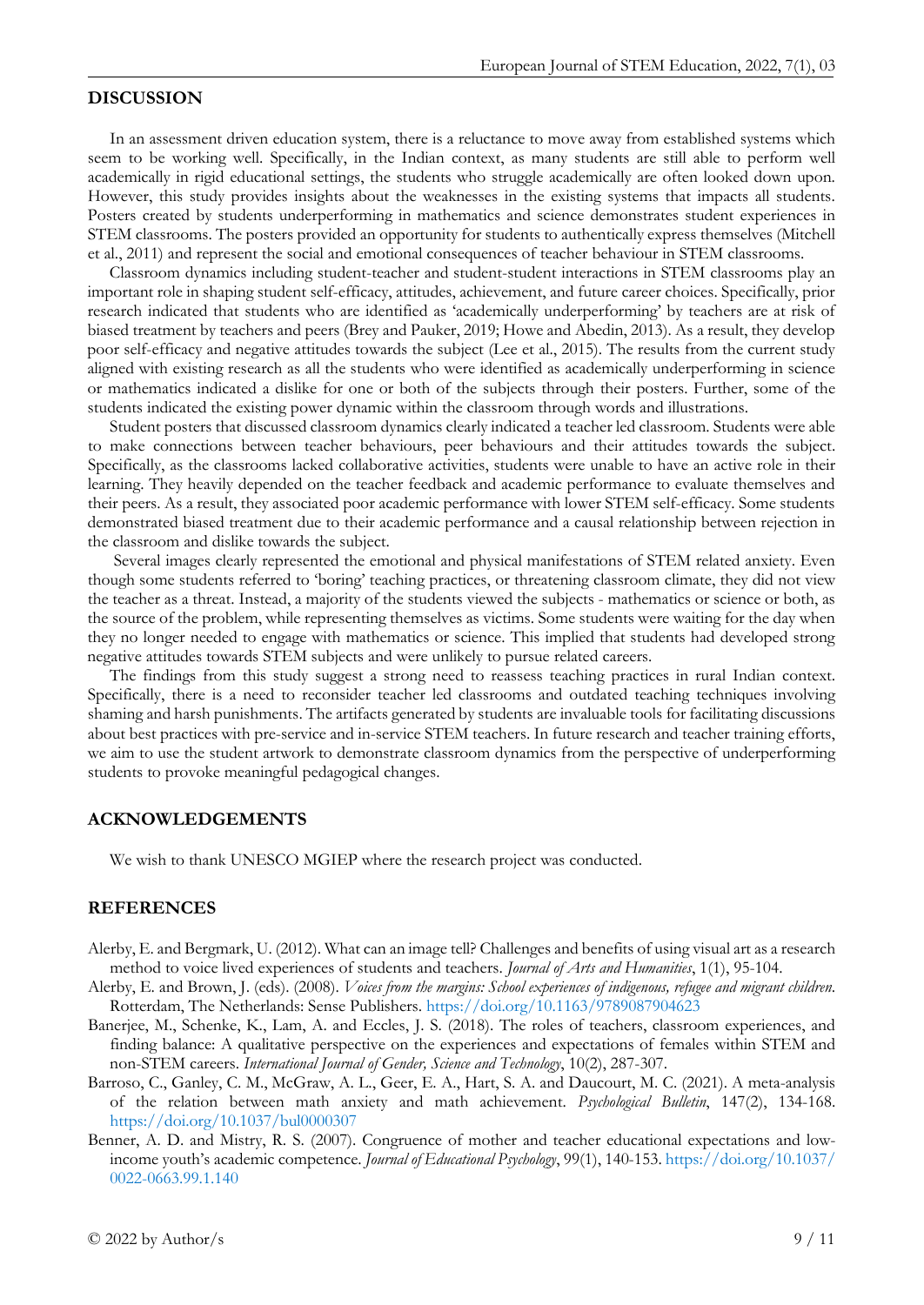- Bracher, E. R. (2003). An investigation of the efficacy of analyzing student drawings as an adjunct to interviews aimed at researching *the contexts of student life* [Unpublished doctoral dissertation]. Boston College, Boston, MA.
- Brey, E. and Pauker, K. (2019). Teachers' nonverbal behaviors influence children's stereotypic beliefs. *Journal of Experimental Child Psychology*, 188, 104671. <https://doi.org/10.1016/j.jecp.2019.104671>
- Flores, A. (2007). Examining disparities in mathematics education: Achievement gap or opportunity gap? *The High School Journal*, 91, 29-42. <https://doi.org/10.1353/hsj.2007.0022>
- Gentrup, S., Lorenz, G., Kristen, C. and Kogan, I. (2020). Self-fulfilling prophecies in the classroom: Teacher expectations, teacher feedback and student achievement. *Learning and Instruction*, 66, 101296. [https://doi.org/](https://doi.org/10.1016/j.learninstruc.2019.101296) [10.1016/j.learninstruc.2019.101296](https://doi.org/10.1016/j.learninstruc.2019.101296)
- Guillemin, M. (2004). Understanding illness: Using drawings as a research method. *Qualitative Health Research*, 14(2), 272-289. <https://doi.org/10.1177/1049732303260445>
- Heaverlo, C. A. (2011). STEM development: A student of 6th-12th grade girls' interest and confidence in mathematics and science [Unpublished doctoral dissertation]. Drake University, Des Moines, IA.
- Hendrickx, M. M., Mainhard, M. T., Boor-Klip, H. J., Cillessen, A. H. and Brekelmans, M. (2016). Social dynamics in the classroom: Teacher support and conflict and the peer ecology. *Teaching and Teacher Education*, 53, 30-40. <https://doi.org/10.1016/j.tate.2015.10.004>
- Howe, C. and Abedin, M. (2013). Classroom dialogue: A systematic review across four decades of research. *Cambridge Journal of Education*, 43(3), 325-356. <https://doi.org/10.1080/0305764X.2013.786024>
- Jocuns, A. (2013). Classroom discourse, in C. A. Chapelle (ed), *The encyclopaedia of applied linguistics*. Oxford: Blackwell Publishing Ltd. <https://doi.org/10.1002/9781405198431.wbeal0134>
- Kaya, E. and Yildirim, A. (2014). Science anxiety among failing students. *Elementary Education Online*, 13, 518-525.
- Kayi-Aydar, H. and Miller, E. R. (2018). Positioning in classroom discourse studies: A state-of-the-art review. *Classroom Discourse*, 9(2), 79-94. <https://doi.org/10.1080/19463014.2018.1450275>
- Koester, M. (2015). *Science teachers who draw: The red is always there.* Deep University Press.
- Lee, S. W., Min, S. and Mamerow, G. P. (2015). Pygmalion in the classroom and the home: Expectation's role in the pipeline to STEMM. *Teachers College Record*, 117(9), 1-36. <https://doi.org/10.1177/016146811511700907>
- Mannay, D. (2010). Making the familiar strange: Can visual research methods render the familiar setting more perceptible? *Qualitative Research*, 10(1), 91-111. <https://doi.org/10.1177/1468794109348684>
- Menon, R., Sridharan, A., Sankar, S., Gutjahr, G., Chithra, V. V. and Nedungadi, P. (2021, March). Transforming attitudes to science in rural India through activity based learning. *AIP Conference Proceedings*, 2336, 040003. <https://doi.org/10.1063/5.0046269>
- Mitchell, C., Theron, L., Smith, A., Stuart, J. and Campbell, Z. (2011). Drawings as research method, in L. Theron, C. Mitchell, A. Smith and J. Stuart (eds), *Picturing research* (pp.17-36). Sense Publishers. [https://doi.org/10.1007/](https://doi.org/10.1007/978-94-6091-596-3_2) [978-94-6091-596-3\\_2](https://doi.org/10.1007/978-94-6091-596-3_2)
- Montague, M. and Rinaldi, C. (2001). Classroom dynamics and children at risk: A followup. *Learning Disability Quarterly*, 24(2), 75-83. <https://doi.org/10.2307/1511063>
- Nathan, M. J., Tran, N. A., Atwood, A. K., Prevost, A. M. Y. and Phelps, L. A. (2010). Beliefs and expectations about engineering preparation exhibited by high school STEM teachers. *Journal of Engineering Education*, 99(4), 409-426. <https://doi.org/10.1002/j.2168-9830.2010.tb01071.x>
- Omatsu, G. (2011). Understanding classroom dynamics: A critical factor in teaching freshmen. *California State University*. Available at:<https://www.csun.edu/sites/default/files/classdynamics.pdf>
- Ozer, M. (2020). What does PISA tell us about performance of education systems? *Bartın University Journal of Faculty of Education*, 9(2), 217-228.
- Prain, V. and Tytler, R. (2012). Learning through constructing representations in science: A framework of representational construction affordances. *International Journal of Science Education*, 34(17), 2751-2773. <https://doi.org/10.1080/09500693.2011.626462>
- President's Council of Advisors on Science and Technology (PCAST). (2010). Prepare and inspire: K-12 education in science, technology, engineering, and math (STEM) for America's future. *Report to the President*. Available at: [https://nsf.gov/attachments/117803/public/2a--Prepare\\_and\\_Inspire--PCAST.pdf](https://nsf.gov/attachments/117803/public/2a--Prepare_and_Inspire--PCAST.pdf)
- Puglionesi, A. (2016). Drawing as instrument, drawings as evidence: Capturing mental processes with pencil and paper. *Medical History*, 60(3), 359-387. <https://doi.org/10.1017/mdh.2016.28>
- Raabe, I. J., Boda, Z. and Stadtfeld, C. (2019). The social pipeline: How friend influence and peer exposure widen the STEM gender gap. *Sociology of Education*, 92(2), 105-123. <https://doi.org/10.1177/0038040718824095> Rose, G. (2001). *Visual methodologies*. London: SAGE.
- Rosenthal, R. and Jacobson, L. (1968). *Pygmalion in the classroom: Teacher expectations and pupils' intellectual development*. New York, NY: Holt, Rinehart & Winston.
- Schneider, F. W., Coutts, L. M. and Gruman, J. A. (2012). *Applied social psychology: Understanding and addressing social and practical problems*. Thousand Oaks. CA: SAGE.